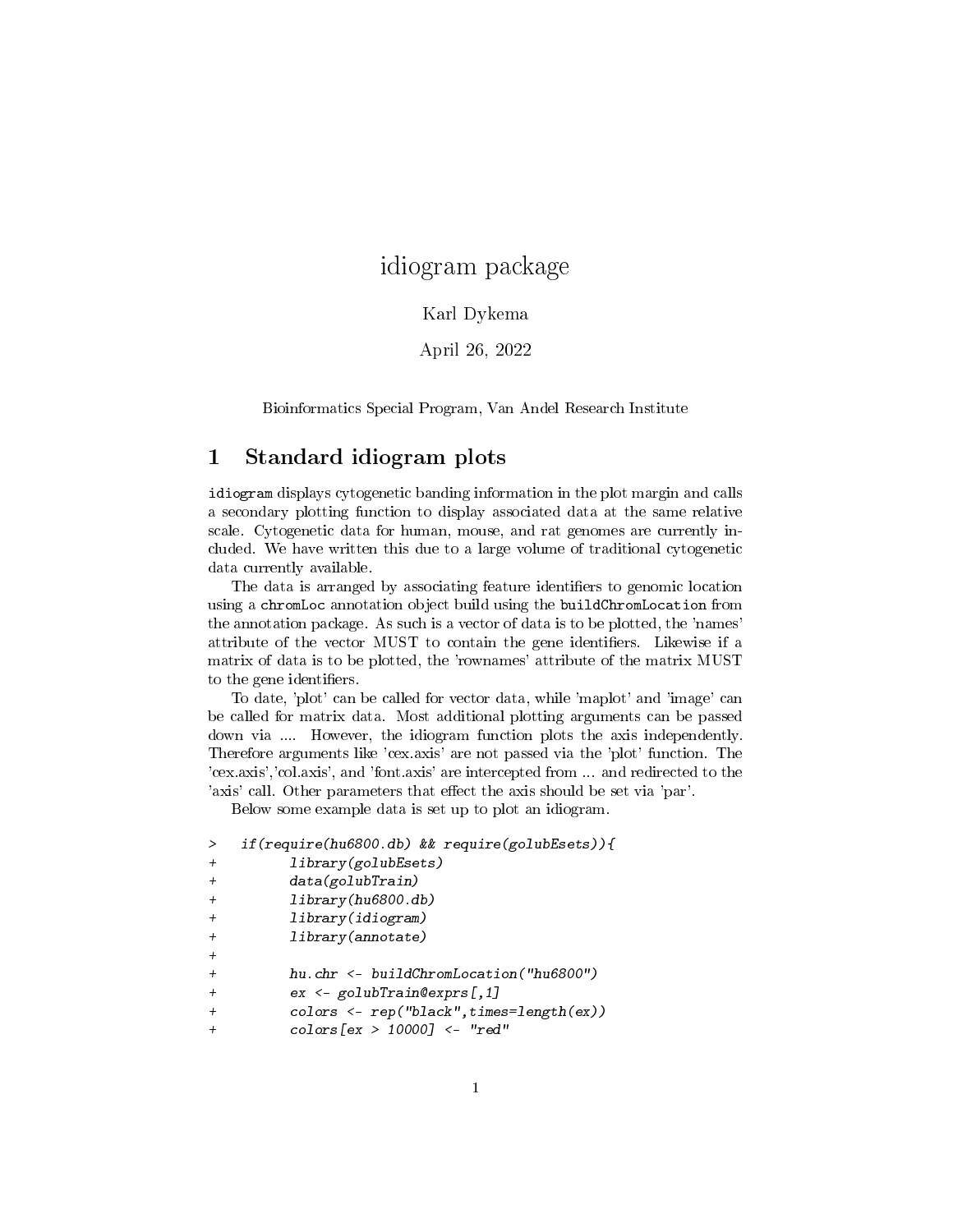```
+ pts <- rep(1,times=length(ex))
+ pts[ex > 10000] <- 2
+ }
> if(require(hu6800.db) && require(golubEsets)){
+ idiogram(ex,hu.chr,chr="1",col=colors,
+ pch=pts,font.axis=2,cex.axis=1)
+ }
```
**1**



Figure 1: An idiogram

## 2 Interactive idiogram plots

Many investigators have their favorite region of interest, and would find it useful to dynamically interact with their idiogram plots. This has been added through the idiograb function. This has made an easier way for researchers to identify specific genes within cytogenetic regions of interest.

idiograb has been written to take an idiogram call as one of its arguments. Two points are first clicked on to determine the coordinates of a rectangular region. All names of genes within that region are then returned in a vector.